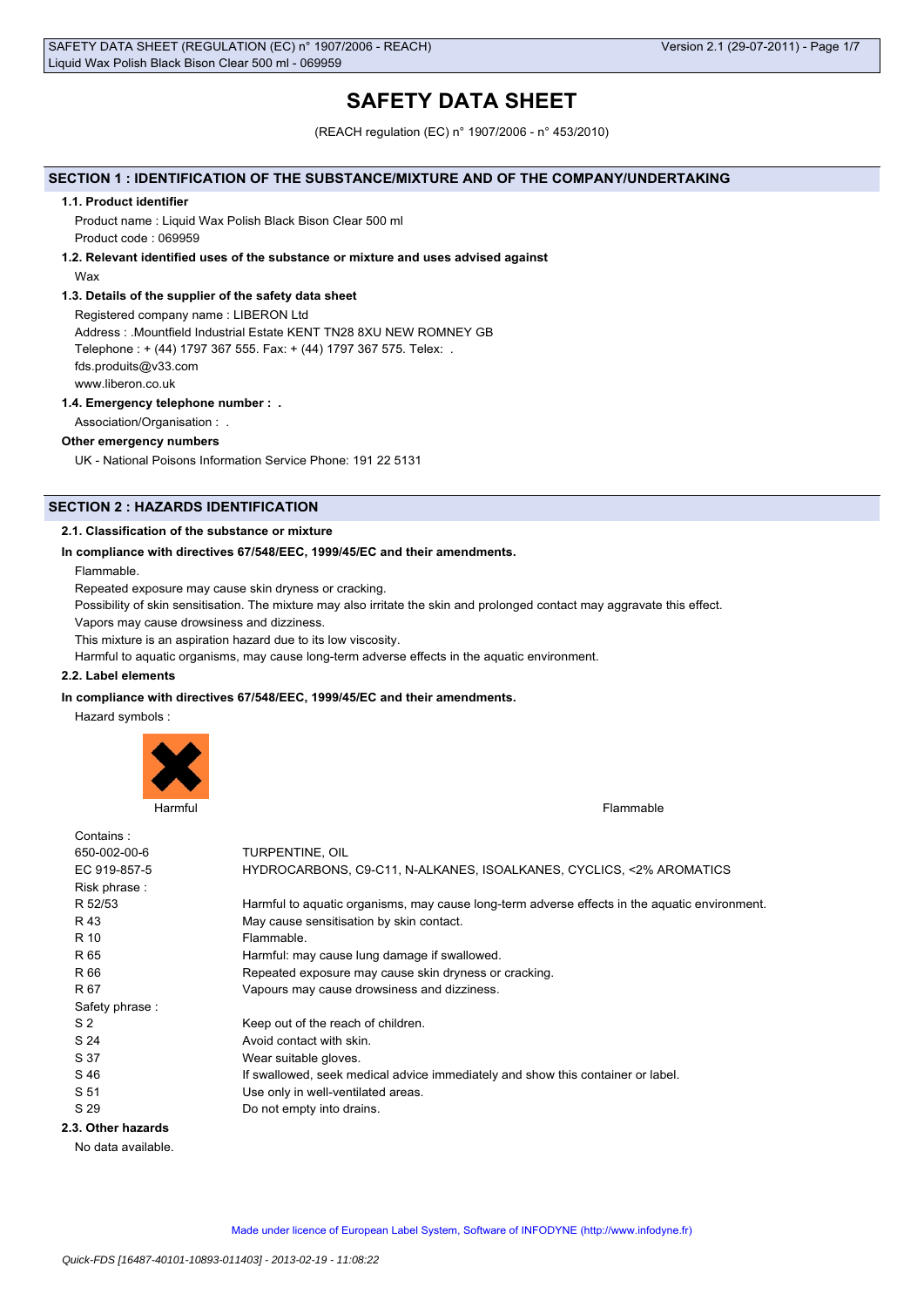### **SECTION 3 : COMPOSITION/INFORMATION ON INGREDIENTS**

#### **3.1. Substances**

No substances fulfil the criteria set forth in annexe II section A of the REACH regulation (EC) n° 1907/2006.

# **3.2. Mixtures**

#### **Composition :**

| Identification          | Name                   | Classification                | $\%$                  |
|-------------------------|------------------------|-------------------------------|-----------------------|
| EC: 919-857-5           | HYDROCARBONS, C9-C11,  | GHS07, GHS08, GHS02, Dgr      | $50 \le x \% \le 100$ |
| REACH: 01-2119463258-33 | N-ALKANES, ISOALKANES, | Xn                            |                       |
|                         | CYCLICS, <2% AROMATICS | H:226-304-336                 |                       |
|                         |                        | EUH:066                       |                       |
|                         |                        | R: 10-65-66-67                |                       |
| INDEX: 650-002-00-6     | TURPENTINE, OIL        | GHS02, GHS08, GHS07, GHS09,   | $2.5 \le x \% \le 10$ |
| CAS: 8006-64-2          |                        | Dgr                           |                       |
| EC: 232-350-7           |                        | Xn.N                          |                       |
|                         |                        | H:226-332-312-302-304-319-315 |                       |
|                         |                        | $-317-411$                    |                       |
|                         |                        | R:                            |                       |
|                         |                        | 10-20/21/22-36/38-43-51/53-65 |                       |

### **SECTION 4 : FIRST AID MEASURES**

As a general rule, in case of doubt or if symptoms persist, always call a doctor.

NEVER induce swallowing by an unconscious person.

#### **4.1. Description of first aid measures**

### **In the event of exposure by inhalation :**

In the event of massive inhalation, remove the person exposed to fresh air. Keep warm and at rest.

**In the event of splashes or contact with eyes :**

Wash thoroughly with soft, clean water for 15 minutes holding the eyelids open.

### **In the event of splashes or contact with skin :**

Remove contaminated clothing and wash the skin thoroughly with soap and water or a recognised cleaner.

Watch out for any remaining product between skin and clothing, watches, shoes, etc.

In the event of an allergic reaction, seek medical attention.

If the contaminated area is widespread and/or there is damage to the skin, a doctor must be consulted or the patient transferred to hospital.

#### **In the event of swallowing :**

Do not give the patient anything orally.

In the event of swallowing, if the quantity is small (no more than one mouthful), rinse the mouth with water and consult a doctor. Seek medical attention immediately, showing the label.

If swallowed accidentally, call a doctor to ascertain whether observation and hospital care will be necessary. Show the label.

Seek medical attention immediately, showing the label.

### **4.2. Most important symptoms and effects, both acute and delayed**

No data available.

### **4.3. Indication of any immediate medical attention and special treatment needed**

No data available.

### **SECTION 5 : FIREFIGHTING MEASURES**

#### Flammable.

Chemical powders, carbon dioxide and other extinguishing gas are suitable for small fires.

### **5.1. Extinguishing media**

Keep packages near the fire cool, to prevent pressurised containers from bursting.

#### **Suitable methods of extinction**

In the event of a fire, use

- sprayed water or water mist
- water with AFFF (Aqueous Film Forming Foam) additive
- halon
- foam
- multipurpose ABC powder
- BC powder
- carbon dioxide (CO2)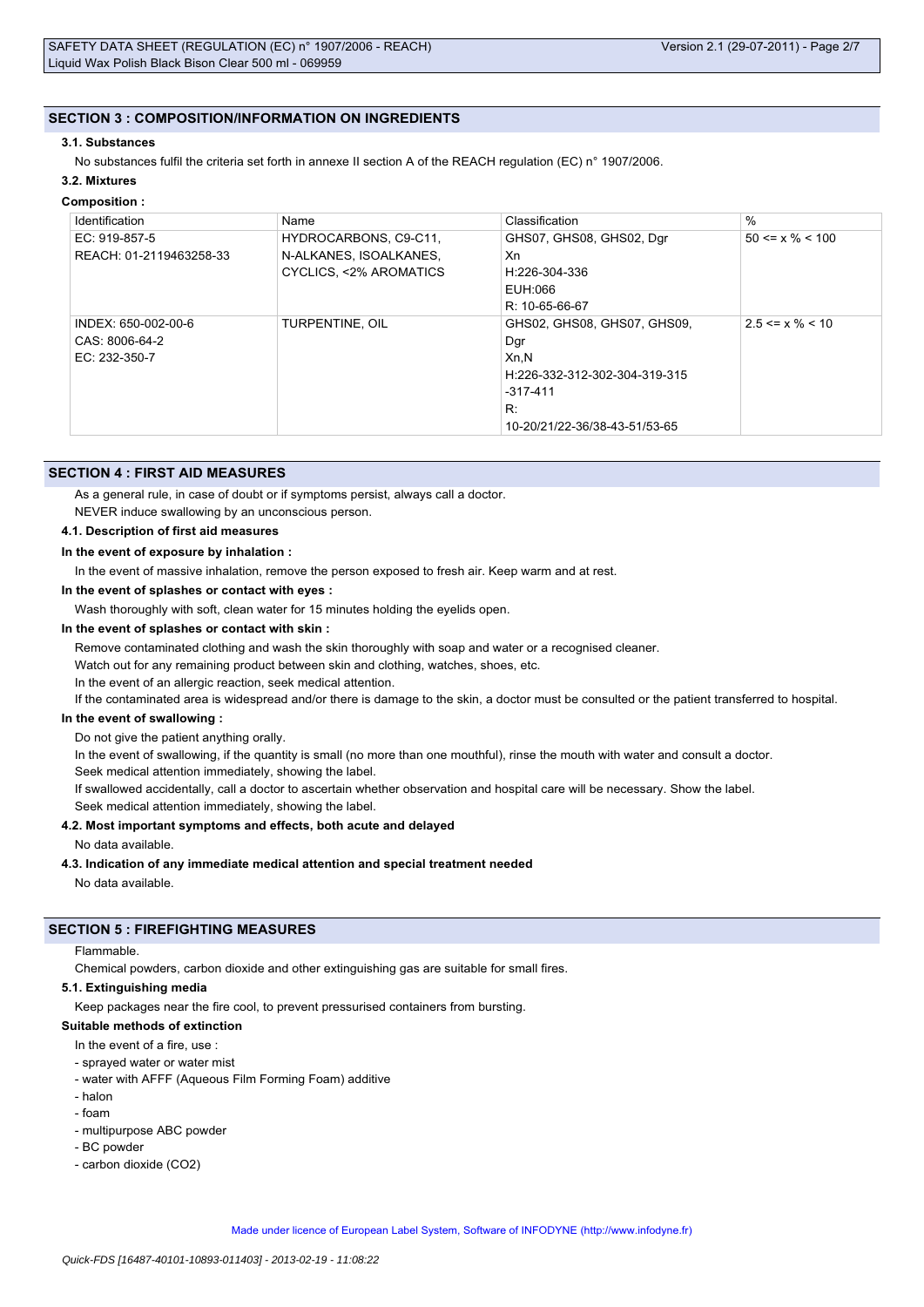Prevent the effluent of fire-fighting measures from entering drains or waterways.

#### **Unsuitable methods of extinction**

In the event of a fire, do not use :

- water jet

#### **5.2. Special hazards arising from the substance or mixture**

A fire will often produce a thick black smoke. Exposure to decomposition products may be hazardous to health.

Do not breathe in smoke.

In the event of a fire, the following may be formed :

- carbon monoxide (CO)

- carbon dioxide (CO2)

#### **5.3. Advice for firefighters**

Fire-fighting personnel are to be equipped with autonomous insulating breathing apparatus.

### **SECTION 6 : ACCIDENTAL RELEASE MEASURES**

#### **6.1. Personal precautions, protective equipment and emergency procedures**

Consult the safety measures listed under headings 7 and 8.

#### **For non fire-fighters**

Because of the organic solvents contained in the mixture, eliminate sources of ignition and ventilate the area.

Avoid inhaling the vapors.

Avoid any contact with the skin and eyes.

If a large quantity has been spilt, evacuate all personnel and only allow intervention by trained operators equipped with safety apparatus.

#### **For fire-fighters**

Fire-fighters will be equipped with suitable personal protective equipment (See section 8).

#### **6.2. Environmental precautions**

Contain and control the leaks or spills with non-combustible absorbent materials such as sand, earth, vermiculite, diatomaceous earth in drums for waste disposal.

Prevent any material from entering drains or waterways.

If the product contaminates waterways, rivers or drains, alert the relevant authorities in accordance with statutory procedures

Use drums to dispose of collected waste in compliance with current regulations (see section 13).

### **6.3. Methods and material for containment and cleaning up**

Clean preferably with a detergent, do not use solvents.

### **6.4. Reference to other sections**

No data available.

### **SECTION 7 : HANDLING AND STORAGE**

Requirements relating to storage premises apply to all facilities where the mixture is handled.

Individuals with a history of skin sensitisation should not, under any circumstance, handle this mixture.

#### **7.1. Precautions for safe handling**

Always wash hands after handling.

Remove and wash contaminated clothing before re-using.

Ensure that there is adequate ventilation, especially in confined areas.

Remove contaminated clothing and protective equipment before entering eating areas.

### **Fire prevention :**

Handle in well-ventilated areas.

Vapours are heavier than air. They can spread along the ground and form mixtures that are explosive with air.

Prevent the formation of flammable or explosive concentrations in air and avoid vapor concentrations higher than the occupational exposure limits.

Never inhale this mixture.

Prevent the accumulation of electrostatic charges with connections to earth.

The mixture can become electrostatically charged : always earth during decanting operations. Wear antistatic shoes and clothing and floors should be electrically conductive.

Use the mixture in premises free of naked flames or other sources of ignition and ensure that electrical equipment is suitably protected.

Keep packages tightly closed and away from sources of heat, sparks and naked flames.

Do not use tools which may produce sparks. Do not smoke.

# Prevent access by unauthorised personnel.

**Recommended equipment and procedures :**

For personal protection, see section 8.

Observe precautions stated on label and also industrial safety regulations. Avoid inhaling vapors.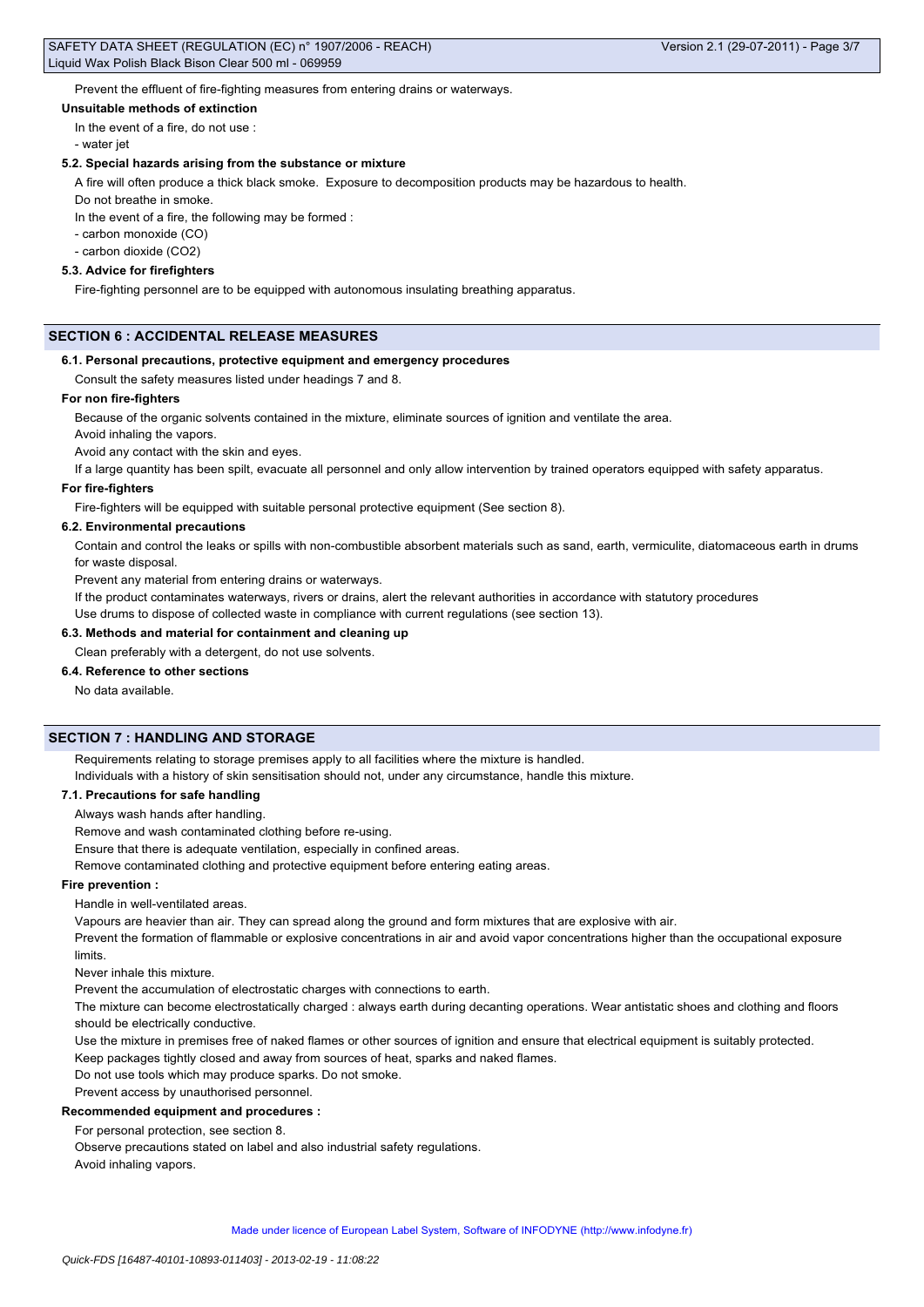Avoid inhaling vapors. Carry out any industrial operation which may give rise to this in a sealed apparatus. Provide vapor extraction at the emission source and also general ventilation of the premises. Packages which have been opened must be reclosed carefully and stored in an upright position.

#### **Prohibited equipment and procedures :**

No smoking, eating or drinking in areas where the mixture is used.

Never open the packages under pressure.

**7.2. Conditions for safe storage, including any incompatibilities**

No data available.

### **Storage**

Keep out of reach of children.

Keep the container tightly closed in a dry place.

Keep the container tightly closed in a dry, well-ventilated place

Keep away from all sources of ignition - do not smoke.

Keep well away from all sources of ignition, heat and direct sunlight

Avoid accumulation of electrostatic charges.

The floor must be impermeable and form a collecting basin so that, in the event of an accidental spillage, the liquid cannot spread beyond this area.

### **Packaging**

Always keep in packaging made of an identical material to the original.

**7.3. Specific end use(s)**

No data available.

## **SECTION 8 : EXPOSURE CONTROLS/PERSONAL PROTECTION**

### **8.1. Control parameters**

### **Occupational exposure limits :**

- ACGIH TLV (American Conference of Governmental Industrial Hygienists, Threshold Limit Values, 2010) :

| <b>CAS</b> | TWA :                            | STEL:                                                     | Ceiling:    | Definition:   | Criteria : |         |
|------------|----------------------------------|-----------------------------------------------------------|-------------|---------------|------------|---------|
| 8006-64-2  | 20 ppm                           |                                                           |             |               |            |         |
|            | - France (INRS - ED984 : 2008) : |                                                           |             |               |            |         |
| <b>CAS</b> | $VME-ppm$ :                      | $VME-mq/m3$ :                                             | $VLE-ppm$ : | $VLE-mq/m3$ : | Notes:     | TMP No: |
| 8006-64-2  | 100                              | 560                                                       |             |               |            | 65.84   |
|            |                                  | - UK / WEL (Workplace exposure limits, EH40/2005, 2007) : |             |               |            |         |
| <b>CAS</b> | TWA:                             | STEL:                                                     | Ceiling:    | Definition:   | Criteria : |         |
| 8006-64-2  | $100$ ppm                        | $150$ ppm                                                 | $\,$        |               |            |         |

### **8.2. Exposure controls**

### **Personal protection measures, such as personal protective equipment**

Use personal protective equipment that is clean and has been properly maintained.

Store personal protective equipment in a clean place, away from the work area.

Never eat, drink or smoke during use. Remove and wash contaminated clothing before re-using. Ensure that there is adequate ventilation, especially in confined areas.

### **- Eye / face protection**

Avoid contact with eyes.

Use eye protectors designed to protect against liquid splashes

Before handling, wear safety goggles in accordance with standard EN166.

### **- Hand protection**

Use suitable protective gloves that are resistant to chemical agents in accordance with standard EN374.

Gloves must be selected according to the application and duration of use at the workstation.

Protective gloves need to be selected according to their suitability for the workstation in question : other chemical products that may be handled, necessary physical protections (cutting, pricking, heat protection), level of dexterity required.

Type of gloves recommended :

- Nitrile rubber (butadiene-acrylonitrile copolymer rubber (NBR))

- PVA (Polyvinyl alcohol)

Recommended properties :

- Impervious gloves in accordance with standard EN374

### **- Body protection**

Avoid skin contact.

Wear suitable protective clothing.

Suitable type of protective clothing :

In the event of substantial spatter, wear liquid-tight protective clothing against chemical risks (type 3) in accordance with EN14605 to prevent skin contact.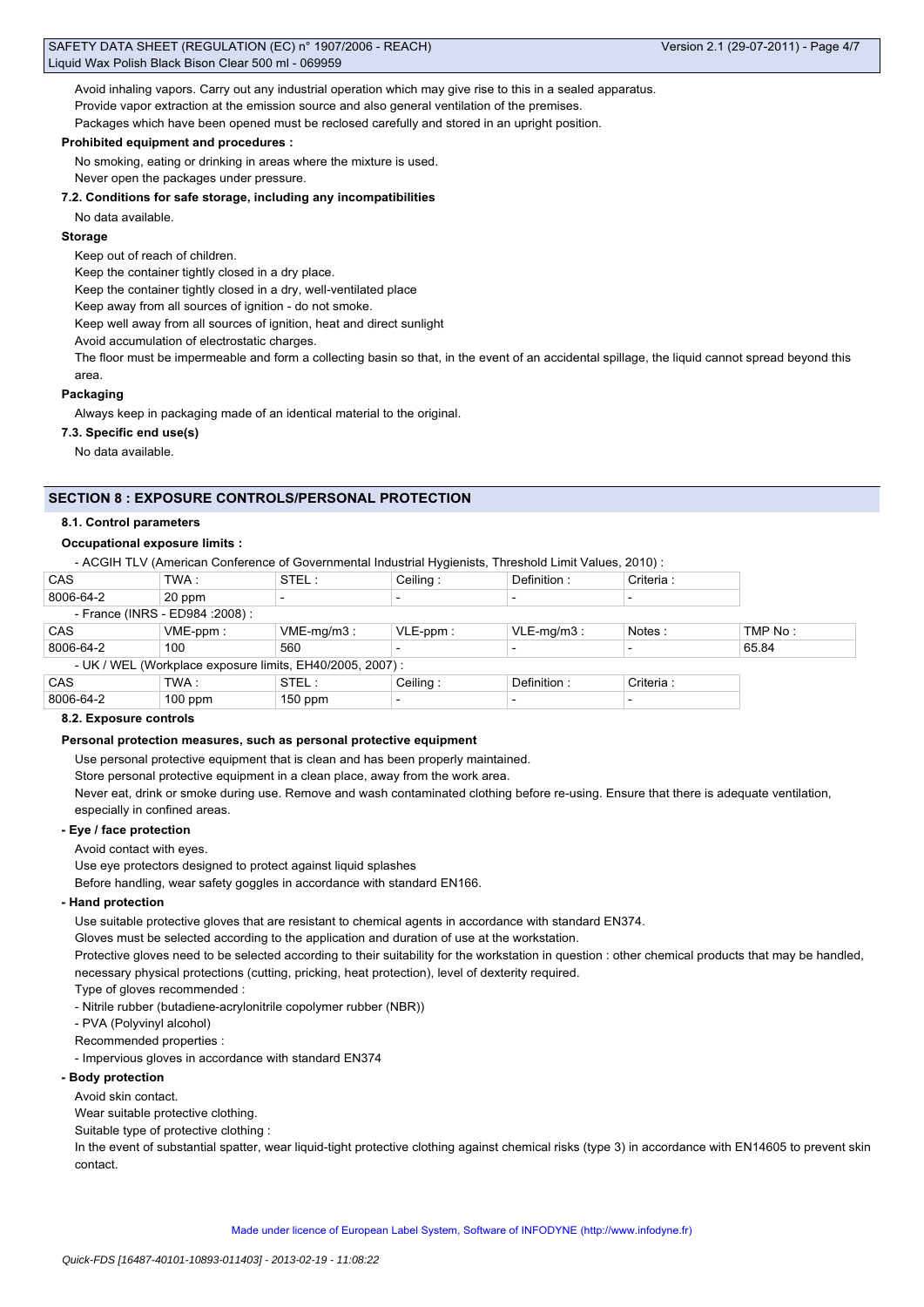| SAFETY DATA SHEET (REGULATION (EC) n° 1907/2006 - REACH) |
|----------------------------------------------------------|
| Liquid Wax Polish Black Bison Clear 500 ml - 069959      |

In the event of a risk of splashing, wear protective clothing against chemical risks (type 6) in accordance with EN13034 to prevent skin contact. Work clothing worn by personnel shall be laundered regularly.

After contact with the product, all parts of the body that have been soiled must be washed.

### **- Respiratory protection**

Avoid breathing vapours.

If the ventilation is insufficient, wear appropriate breathing apparatus.

When workers are confronted with concentrations that are above occupational exposure limits, they must wear a suitable, approved, respiratory protection device.

Anti-gas and vapour filter(s) (Combined filters) in accordance with standard EN14387 :

- A1 (Brown)

### **SECTION 9 : PHYSICAL AND CHEMICAL PROPERTIES**

#### **9.1. Information on basic physical and chemical properties**

| Physical state:                                        | fluid liquid.                                   |  |  |  |  |
|--------------------------------------------------------|-------------------------------------------------|--|--|--|--|
| Important health, safety and environmental information |                                                 |  |  |  |  |
| $pH$ :                                                 | Not relevant.                                   |  |  |  |  |
| Flash point interval:                                  | not relevant.                                   |  |  |  |  |
| Flash point interval :                                 | $21^{\circ}$ C <= Flash point <= $55^{\circ}$ C |  |  |  |  |
| Vapour pressure :                                      | Below 110 kPa (1.10 bar).                       |  |  |  |  |
| Density:                                               | 0.75-0.85                                       |  |  |  |  |
| Water solubility:                                      | Insoluble.                                      |  |  |  |  |
| Viscosity:                                             | $v < 7$ mm2/s (40 $^{\circ}$ C)                 |  |  |  |  |
|                                                        |                                                 |  |  |  |  |

# **9.2. Other information**

No data available.

### **SECTION 10 : STABILITY AND REACTIVITY**

#### **10.1. Reactivity**

No data available.

#### **10.2. Chemical stability**

This mixture is stable under the recommended handling and storage conditions in section 7.

#### **10.3. Possibility of hazardous reactions**

When exposed to high temperatures, the mixture can release hazardous decomposition products, such as carbon monoxide and dioxide, fumes and nitrogen oxide.

#### **10.4. Conditions to avoid**

Any apparatus likely to produce a flame or to have a metallic surface at high temperature (burners, electric arcs, furnaces etc.) must not be allowed on the premises.

Avoid :

- accumulation of electrostatic charges.

- heating
- heat
- flames and hot surfaces

**10.5. Incompatible materials**

#### **10.6. Hazardous decomposition products**

The thermal decomposition may release/form :

- carbon monoxide (CO)
- carbon dioxide (CO2)

### **SECTION 11 : TOXICOLOGICAL INFORMATION**

#### **11.1. Information on toxicological effects**

Exposure to vapours from solvents in the mixture in excess of the stated occupational exposure limit may result in adverse health effects such as mucous membrane and respiratory system irritation and adverse effects on kidney, liver and central nervous system.

Symptoms produced will include headaches, numbness, dizziness, fatigue, muscular asthenia and, in extreme cases, loss of consciousness. Repeated or prolonged contact with the mixture may cause removal of natural oil from the skin resulting in non-allergic contact dermatitis and

absorption through the skin.

Splashes in the eyes may cause irritation and reversible damage

Narcotic effects may occur, such as drowsiness, narcosis, decreased alertness, loss of reflexes, lack of coordination or dizziness.

Effects may also occur in the form of violent headaches or nausea, judgement disorder, giddiness, irritability, fatigue or memory disturbance.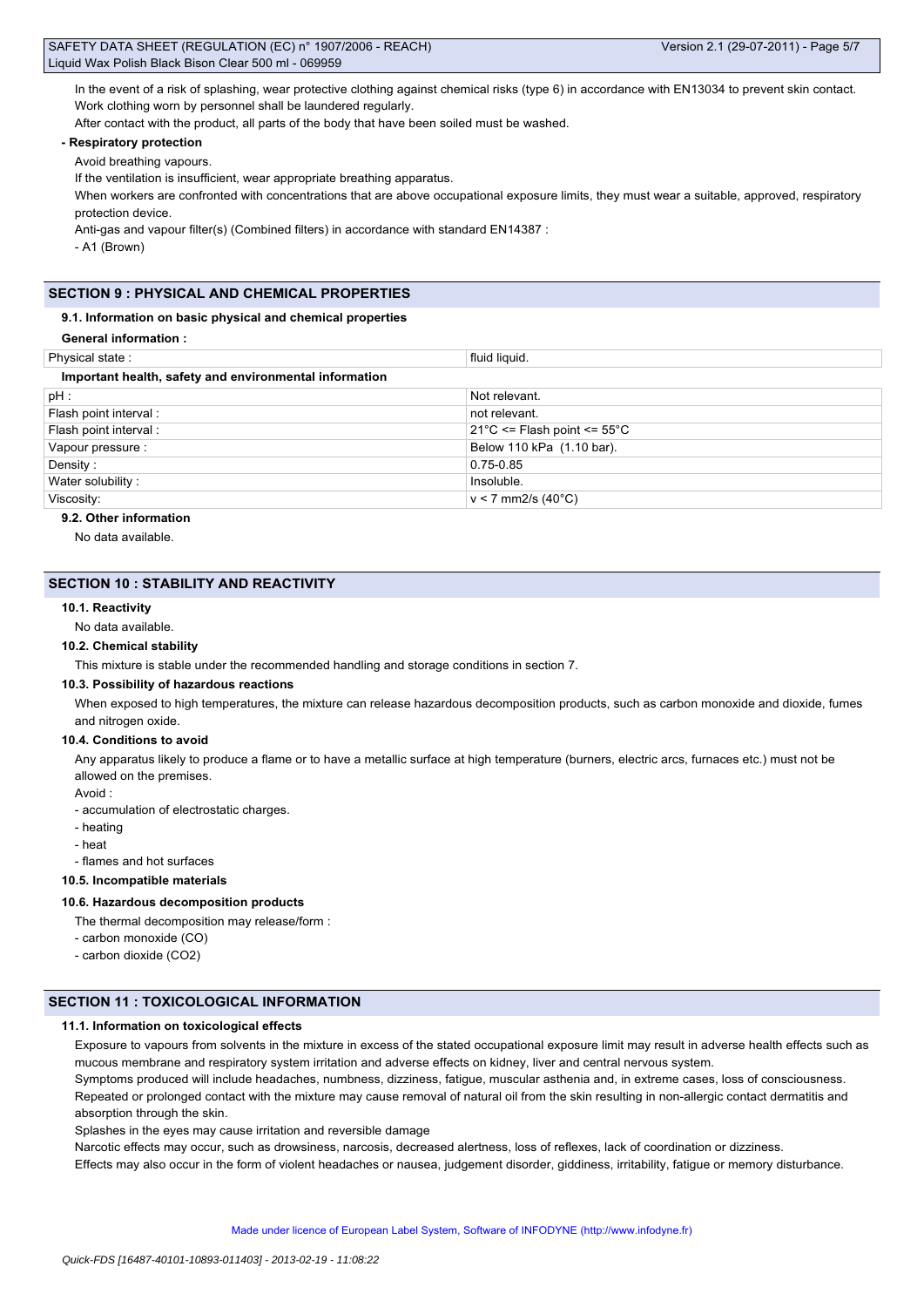May cause an allergic reaction by skin contact.

Aspiration toxicity includes severe acute effects such as chemical pneumonia, varying degrees of pulmonary injury or death following aspiration.

# **11.1.1. Substances**

No toxicological data available for the substances.

#### **11.1.2. Mixture**

No toxicological data available for the mixture.

#### **Aspiration hazard :**

Aspiration toxicity includes severe acute effects such as chemical pneumonia, varying degrees of pulmonary injury or death following aspiration.

### **SECTION 12 : ECOLOGICAL INFORMATION**

Harmful to aquatic life with long lasting effects.

The product must not be allowed to run into drains or waterways.

#### **12.1. Toxicity**

#### **12.1.1. Substances**

No aquatic toxicity data available for the substances.

#### **12.1.2. Mixtures**

No aquatic toxicity data available for the mixture.

#### **12.2. Persistence and degradability**

No data available.

**12.3. Bioaccumulative potential**

### No data available.

**12.4. Mobility in soil**

No data available.

#### **12.5. Results of PBT and vPvB assessment**

No data available.

#### **12.6. Other adverse effects**

No data available.

### **SECTION 13 : DISPOSAL CONSIDERATIONS**

Proper waste management of the mixture and/or its container must be determined in accordance with Directive 2008/98/EC.

#### **13.1. Waste treatment methods**

Do not pour into drains or waterways.

#### **Waste :**

Waste management is carried out without endangering human health, without harming the environment and, in particular without risk to water, air, soil, plants or animals.

Recycle or dispose of waste in compliance with current legislation, preferably via a certified collector or company.

Do not contaminate the ground or water with waste, do not dispose of waste into the environment.

#### **Soiled packaging :**

Empty container completely. Keep label(s) on container.

Give to a certified disposal contractor.

### **SECTION 14 : TRANSPORT INFORMATION**

Transport product in compliance with provisions of the ADR for road, RID for rail, IMDG for sea and ICAO/IATA for air transport (ADR 2011 -IMDG 2010 - ICAO/IATA 2011).

- Classification :



UN1263=PAINT (including paint, lacquer, enamel, stain, shellac, varnish, polish, liquid filler and liquid lacquer base) or PAINT RELATED MATERIAL (including paint thinning and reducing compound)

| <b>ADR/RID</b> | Class | Code    | Pack gr.       | Label | Ident.     | LQ      | Provis.   | EQ | Cat. | Tunnel |
|----------------|-------|---------|----------------|-------|------------|---------|-----------|----|------|--------|
|                | ັ     | Е٠      | $\mathbf{III}$ |       | 30         | 5 L     | 163 640EE | E  |      | D/E    |
|                |       |         |                |       |            |         | 650       |    |      |        |
| <b>IMDG</b>    | Class | 2°Label | Pack gr.       | LQ    | <b>EMS</b> | Provis. | EQ        |    |      |        |